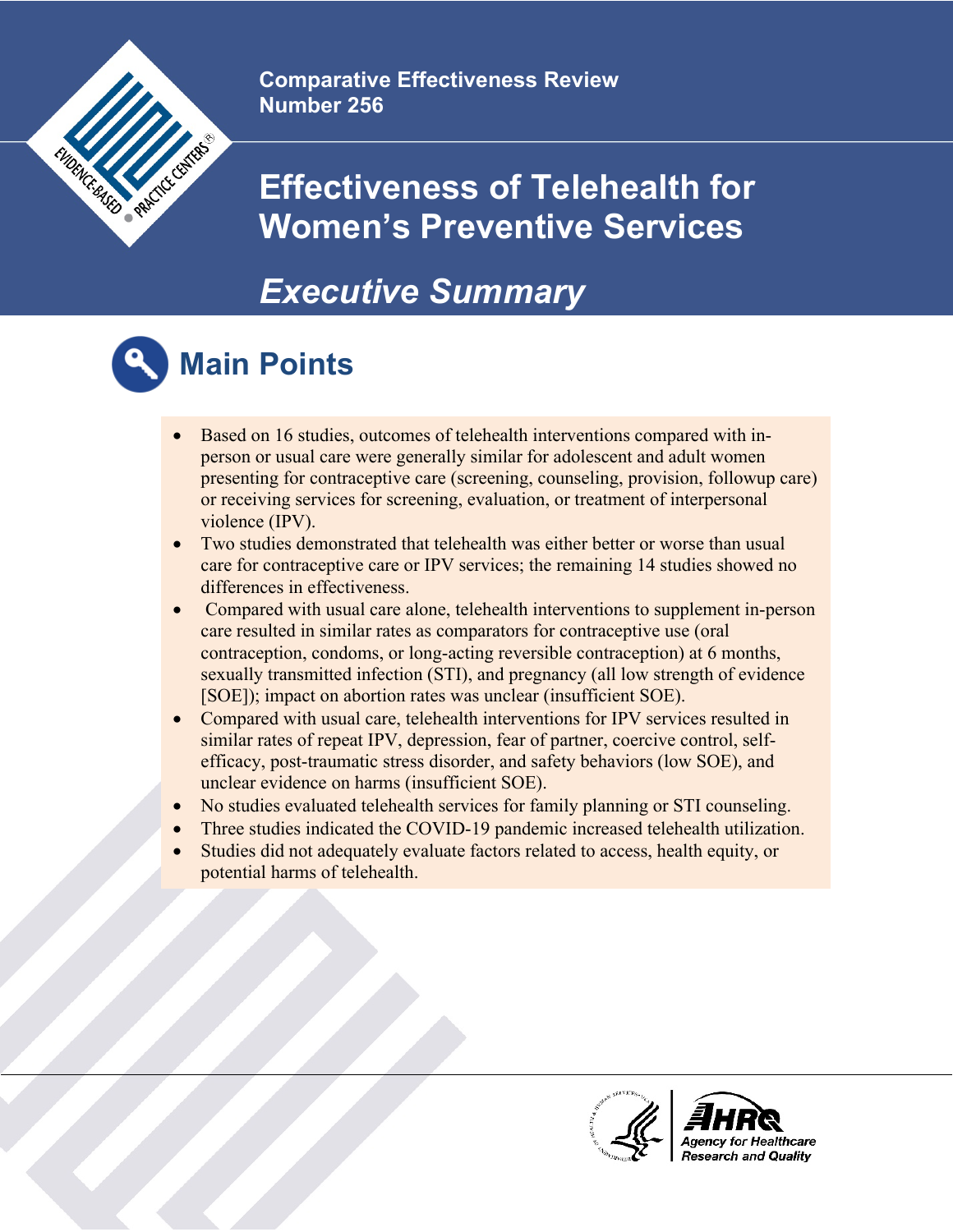#### **Purpose and Background**

This Comparative Effectiveness Review aims to address the decisional dilemma about the uncertainty regarding the **effectiveness of telehealth for delivering specific preventive services for women** and how to best mobilize telehealth to address women's healthcare needs, particularly for those who are geographically isolated or in underserved settings or populations. This review also serves as a resource for policymakers, practice leaders, and other stakeholders to inform future efforts to evaluate telehealth outcomes for women presenting for preventive health services and its role in serving populations adversely affected by disparities due to socioeconomic disadvantage, race or ethnicity, rural location, or other factors.

## **Methods**

This review follows standard methods for systematic reviews<sup>1</sup> that are further described in the full protocol available on the Agency for Healthcare Research and Quality website: [https://effectivehealthcare.ahrq.gov/sites/default/files/pdf/telehealth-women-protocol.pdf.](https://effectivehealthcare.ahrq.gov/sites/default/files/pdf/telehealth-women-protocol.pdf) The protocol was registered with PROSPERO (CRD42021282298).

Searches were conducted in Ovid MEDLINE®, CINAHL®, Embase®, and Cochrane CENTRAL databases from July 1, 2016, to March 4, 2022, and were supplemented by manual review of reference lists and a Federal Register Notice.

Investigators developed pre-established eligibility criteria defined by populations, interventions, comparators, outcomes, and setting in accordance with established methods<sup>1</sup> and revised the criteria with input from a technical expert panel and federal partners. The population included adolescent and adult women ( $\geq$ 13 years old), including those who are pregnant, eligible for screening, counseling, or treatment for reproductive health (family planning, contraception, and STI counseling) and IPV services. For this review, family planning services were defined based on Title X guidelines<sup>2</sup> and include preconception counseling and birth spacing; contraceptive care (screening, counseling, provision, and followup care) was considered separately under reproductive health services.

# **Results**

A total of 5,704 references from electronic database searches and reference lists were reviewed. After dual review of titles and abstracts, 320 papers were selected for full-text review. Across all Key Questions, eight randomized controlled trials, one nonrandomized trial, and seven observational studies on the comparative effectiveness of telehealth interventions for women's preventive services were included. Most studies evaluated the effectiveness of telehealth interventions for contraceptive care and IPV. Cross-sectional studies evaluated the effects of telehealth interventions during the COVID-19 pandemic mostly using data from surveys of clinicians and patients.

 $\overline{a}$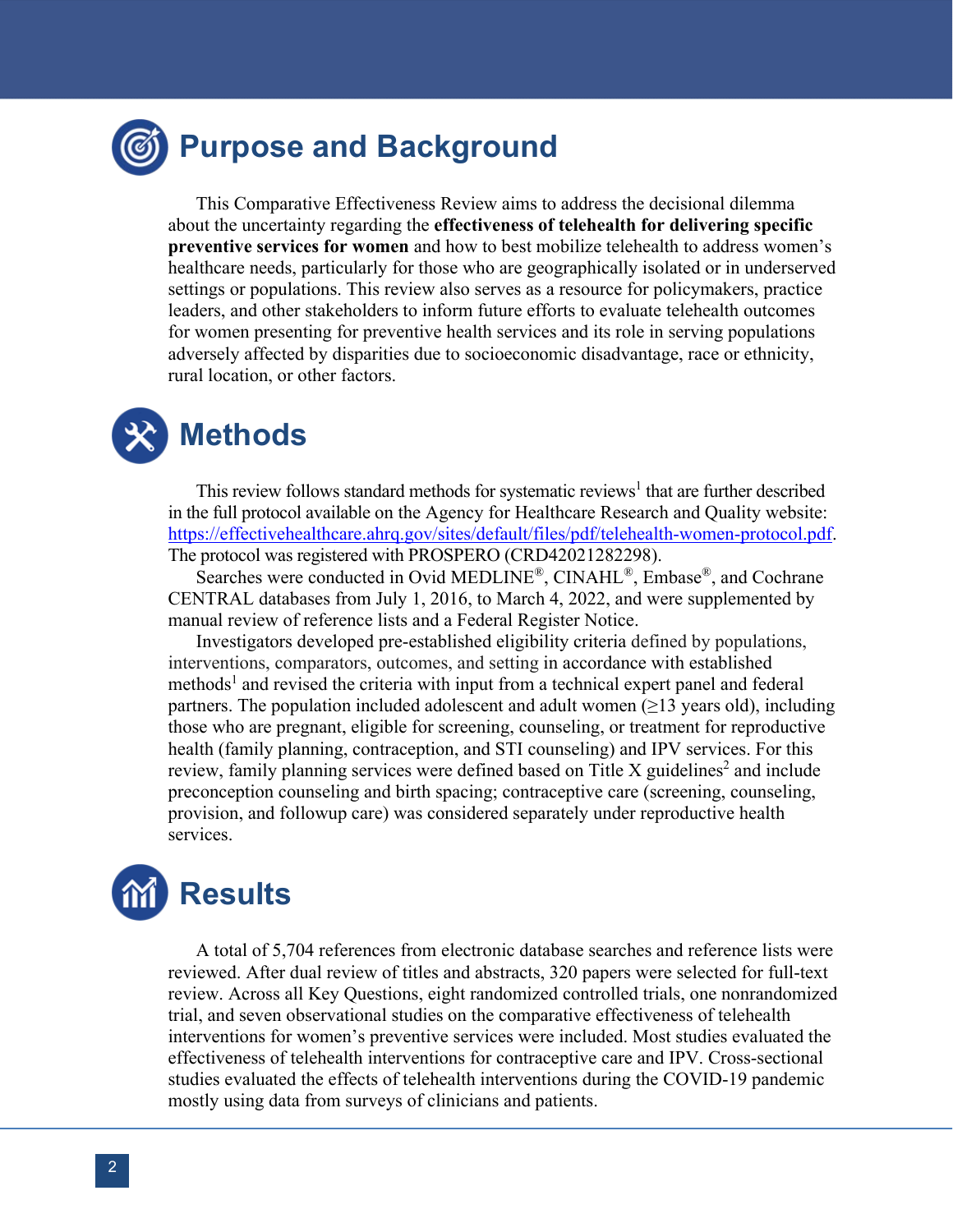Evidence on contraceptive care mostly examined populations of non-white (62 to 75%), lower income, and young women ages 16 to 27 years. For IPV interventions, patients were slightly older (mean age of 33 years). Outcomes related to access, health equity, or health disparities were not addressed. Data on harms was extremely limited for IPV and not addressed in studies of contraceptive care. Main findings are summarized by preventive service in **Table A**.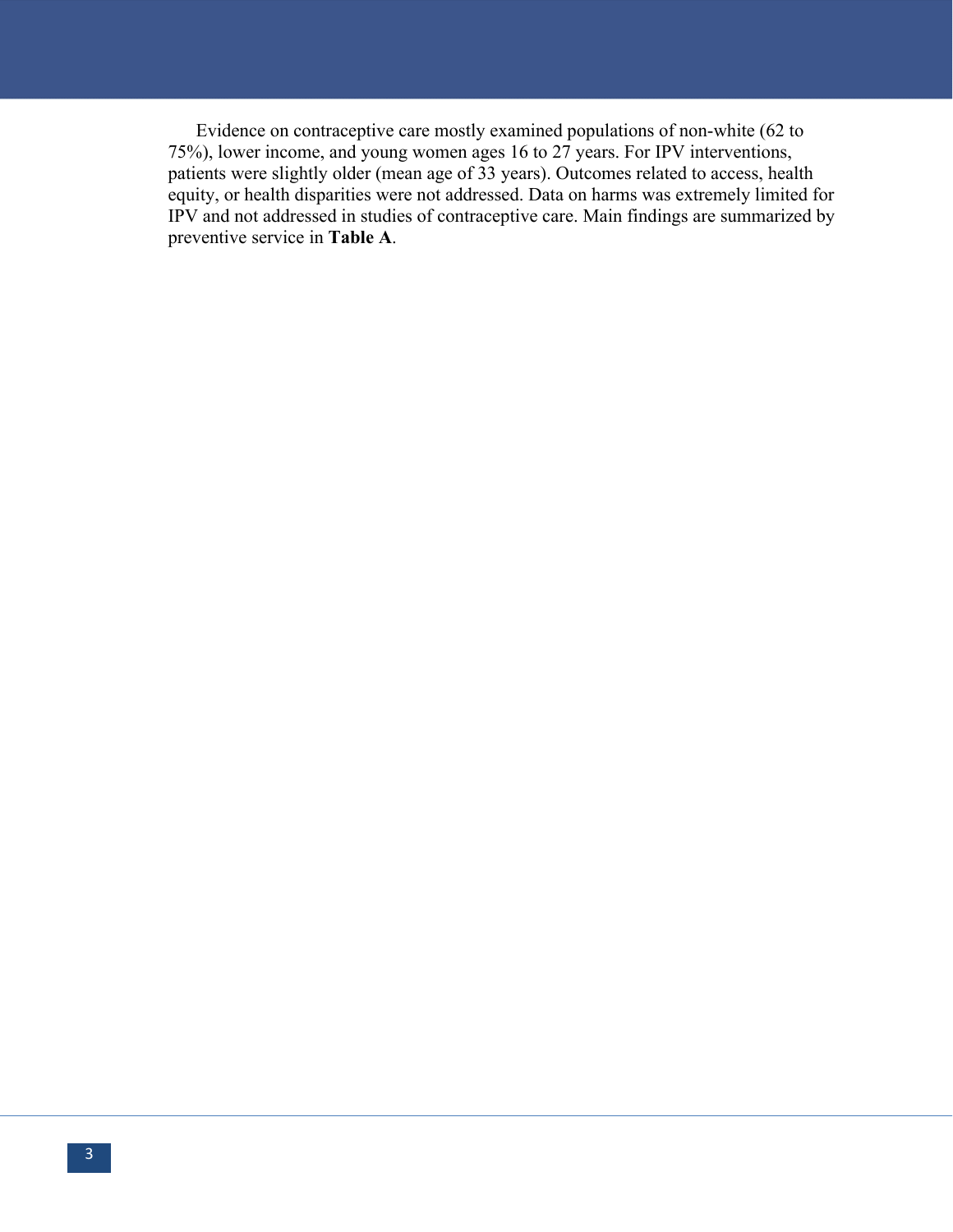|                                 |                           |                                                                                                          |                                                                                                              | <b>Number of</b><br><b>Studies;* Study</b> |                                                                                                                                                       | <b>Strength</b> |
|---------------------------------|---------------------------|----------------------------------------------------------------------------------------------------------|--------------------------------------------------------------------------------------------------------------|--------------------------------------------|-------------------------------------------------------------------------------------------------------------------------------------------------------|-----------------|
| <b>Preventive</b>               |                           |                                                                                                          |                                                                                                              | Design;                                    |                                                                                                                                                       | of              |
| <b>Service</b>                  | <b>Outcome</b>            | Intervention                                                                                             | Comparison                                                                                                   | Participants (n)                           | <b>Overall Effect</b>                                                                                                                                 | <b>Evidence</b> |
| Family<br>Planning <sup>t</sup> | <b>NA</b>                 | <b>NA</b>                                                                                                | <b>NA</b>                                                                                                    | No Studies                                 | <b>NA</b>                                                                                                                                             | <b>NA</b>       |
| Contraception                   | Contraceptive<br>use      | Supplemental telephone<br>counseling;<br>Structured telephone<br>support                                 | 4-month supply of OCPs,<br>condoms, and in-person<br>counseling;<br>general advice for<br>followup as needed | 2 RCTs (1,724)                             | Similar rates of OCP continuation and<br>condom use at 3,6, and 12 months;<br>similar rates of LARC use at 6 months.                                  | Low             |
|                                 | STI rates                 | Supplemental telephone<br>counseling                                                                     | 4-month supply of OCPs,<br>condoms, and in-person<br>counseling;                                             | 1 RCT (1,155)                              | Similar rates of STIs.                                                                                                                                | Low             |
|                                 | Pregnancy<br>rates        | Supplemental telephone<br>counseling                                                                     | 4-month supply of OCPs,<br>condoms, and in-person<br>counseling;                                             | 1 RCT (1,155)                              | Similar pregnancy rates.                                                                                                                              | Low             |
|                                 | Abortion rates            | Structured telephone<br>support                                                                          | General advice for<br>followup as needed                                                                     | 1 RCT (569)                                | Similar rates of abortion in both groups<br>of postabortion patients at 1 year;<br>reduction of subsequent abortion in<br>both groups within 2 years. | Insufficient    |
| STI<br>counseling               | <b>NA</b>                 | <b>NA</b>                                                                                                | <b>NA</b>                                                                                                    | No studies                                 | <b>NA</b>                                                                                                                                             | <b>NA</b>       |
| <b>IPV</b>                      | <b>IPV</b> rates          | Interactive online tools                                                                                 | Noninteractive online<br>tools                                                                               | 2 RCTs (1,132)                             | No difference in repeat IPV between<br>interactive vs. noninteractive online<br>tools in 2 RCTs                                                       | Low             |
|                                 | Depression<br>scores      | In-person interviews<br>followed by phone calls;<br>interactive online tools                             | Referral; noninteractive<br>online tools                                                                     | 5 RCTs (2,322)                             | Telehealth is at least as effective as<br>usual care alternatives for improving<br>measures of depression.                                            | Low             |
|                                 | PTSD scores               | Interactive online tools                                                                                 | Noninteractive online<br>tools                                                                               | 2 RCTs (1,182)                             | No difference in PTSD symptoms<br>between interactive vs. noninteractive<br>online tools.                                                             | Low             |
|                                 | Fear, coercive<br>control | Interactive online tools                                                                                 | Noninteractive online<br>tools                                                                               | 2 RCTs (884)                               | No difference between interactive vs.<br>noninteractive online tools.                                                                                 | Low             |
|                                 | Self-efficacy             | Interactive online tools;<br>computerized encounters;<br>in-person interviews<br>followed by phone calls | Noninteractive online<br>tools; in-person<br>encounters; referral                                            | 3 RCTs (919)                               | Telehealth is at least as effective as<br>usual care alternatives for improving<br>self-efficacy scores.                                              | Low             |
| IPV,<br>continued               | Safety<br>behaviors       | Telephone calls;<br>computerized encounters;<br>in-person interviews<br>followed by phone calls          | Usual care; in-person<br>encounters; referral                                                                | 4 RCTs (1,175)                             | Telehealth is at least as effective as<br>usual care for increasing safety<br>behaviors.                                                              | Low             |

 $\overline{a}$ 

#### **Table A. Summary of evidence: Effectiveness of telehealth interventions versus comparator**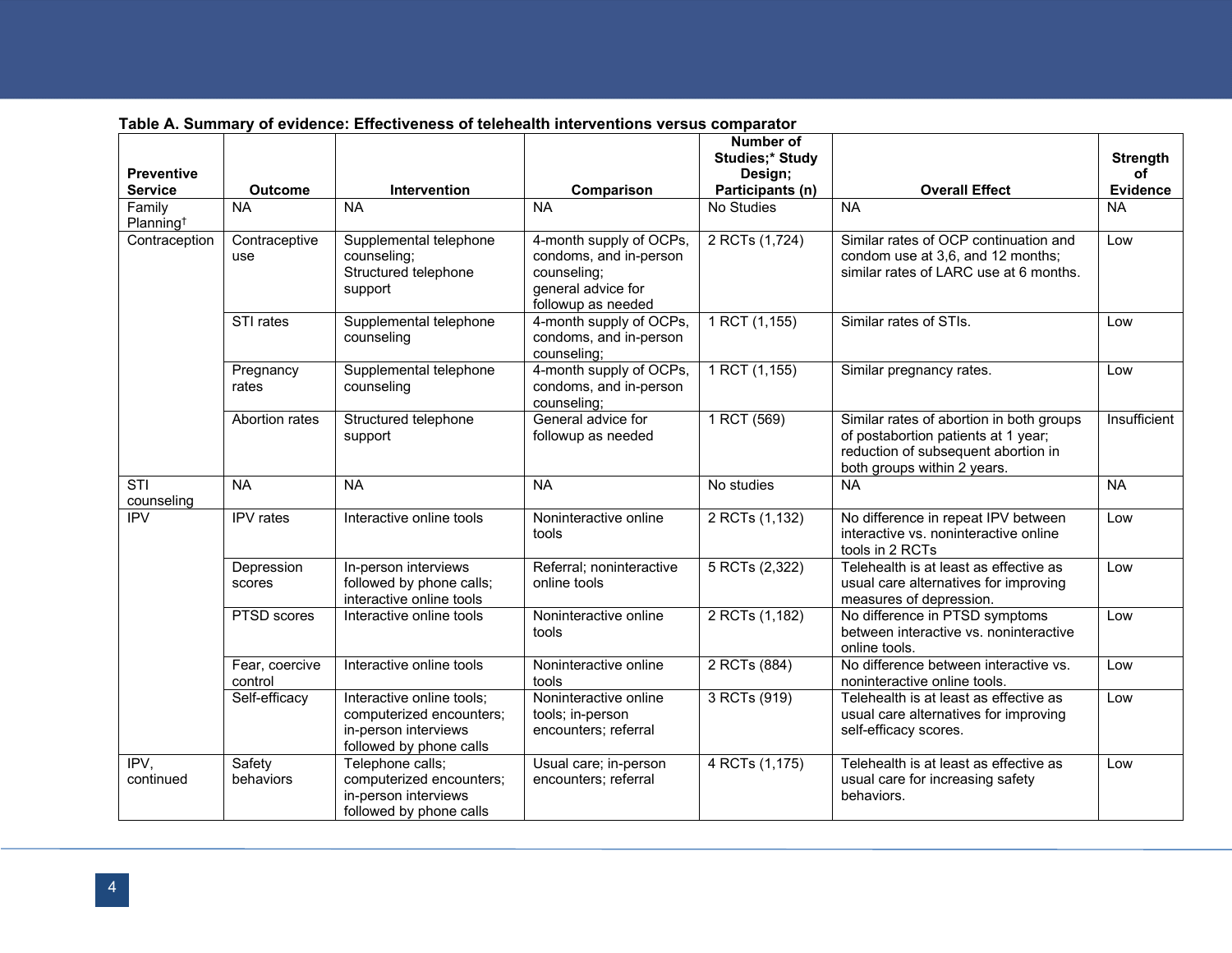| <b>Preventive</b> |         |                         |                            | Number of<br><b>Studies:* Study</b><br>Design: |                                                                                                            | <b>Strength</b><br>оf |
|-------------------|---------|-------------------------|----------------------------|------------------------------------------------|------------------------------------------------------------------------------------------------------------|-----------------------|
| <b>Service</b>    | Outcome | <b>Intervention</b>     | Comparison                 | Participants (n)                               | <b>Overall Effect</b>                                                                                      | <b>Evidence</b>       |
|                   | Harms   | Interactive online tool | Noninteractive online tool | RCT (231)                                      | No difference in patient reported anxiety<br>using a tailored, online safety tool vs. a<br>static version. | Insufficient          |

\*Outcomes reported separately; the same study may report different outcomes

<sup>†</sup>Family Planning was defined based on Title X guidelines<sup>2</sup> and included preconception counseling and birth spacing; contraceptive care (screening, counseling, provision, and followup care) was considered separately under reproductive health services.

Abbreviations: IPV=interpersonal violence; LARC=long-acting reversible contraception; NA= not applicable; OCPs=oral contraceptive pills; PTSD=post-traumatic stress disorder; STI=sexually transmitted infection; RCT=randomized controlled trial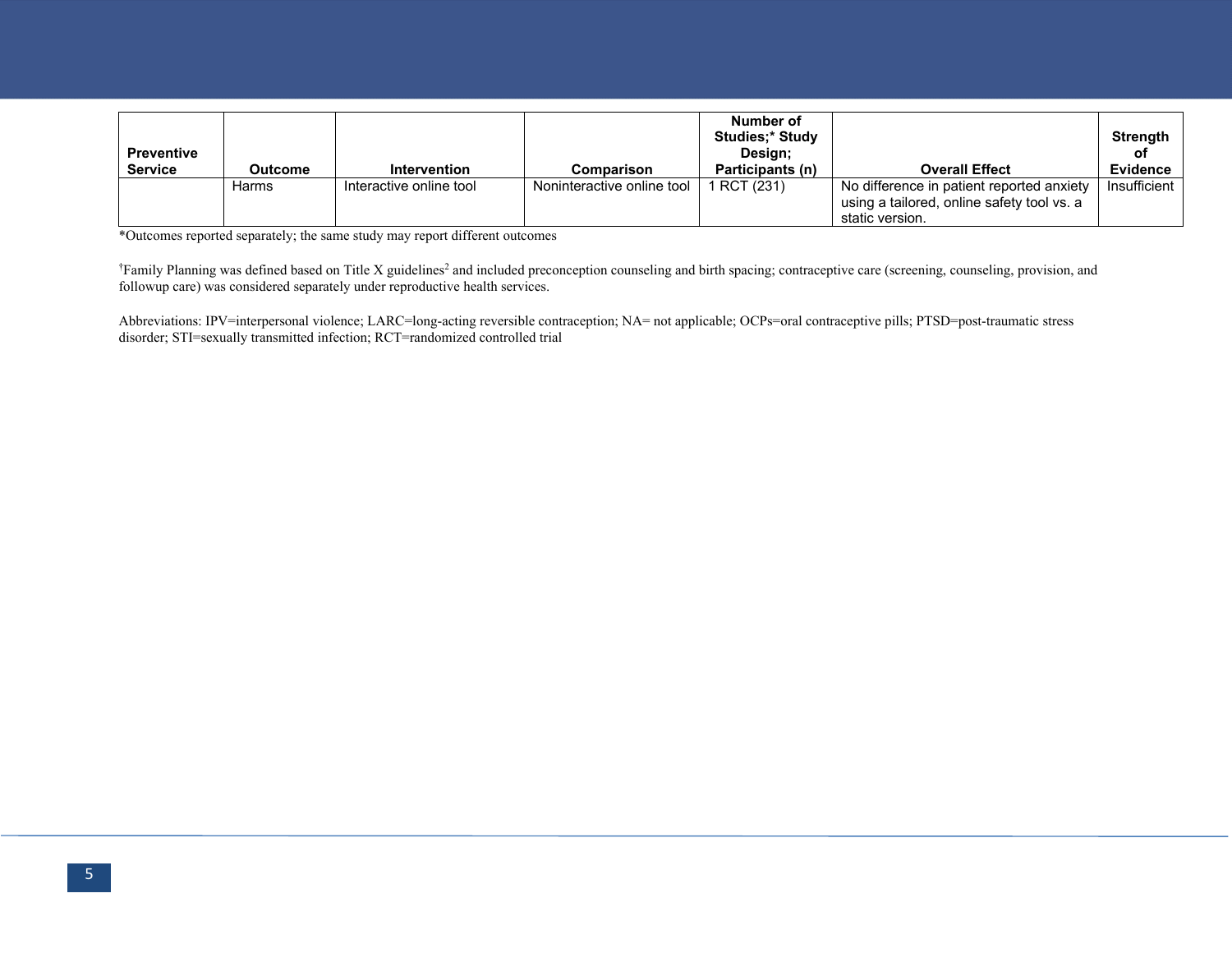# **Strengths and Limitations**

This review provides limited evidence on telehealth interventions for contraceptive care and for screening, evaluation, or treatment of IPV in adolescent and adult women, that resulted in generally similar outcomes compared with in-person care. Limitations of this review include using only English-language articles, studies applicable to the United States, and exclusion of studies published only as abstracts. We did not conduct statistical or graphical methods for assessing for small sample effects (a potential marker for publication bias) due to small numbers of trials and heterogeneity in study design methods, patient populations, and outcomes. Other common reasons studies did not meet inclusion criteria were due to ineligible interventions, populations, or lack of comparators.

Most limitations of the evidence base are related to the lack of relevant telehealth studies for the preventive services included for this review, the relative weakness of study designs used in this field, the rigor with which the studies were conducted, and the completeness of reporting of key outcomes. Other important limitations include the lack of factors related to access, health equity, or potential harms of telehealth.

# **Future Research Needs and Opportunities**

Research is needed to address gaps and deficiencies of existing studies. Additional research is needed to evaluate interventions for women's preventive services that have not been addressed by existing studies, including family planning and STI counseling.

Future trials should evaluate effectiveness of different types of telehealth interventions and strategies and include patients representing broader age ranges; with diverse backgrounds including those who are disadvantaged due to socioeconomic factors, rural location, or geographic isolation; and from other underserved groups at risk for health disparities based on race, ethnicity, disabilities, or gender identity.

# **Implications and Conclusions**

Overall evidence is low for telehealth interventions that supplement usual care to increase contraceptive use and telehealth for IPV interventions; effectiveness is similar compared with usual care for most outcomes. No studies evaluated telehealth services for family planning or STI counseling or evaluated factors related to access, health equity, or potential harms of telehealth.

j